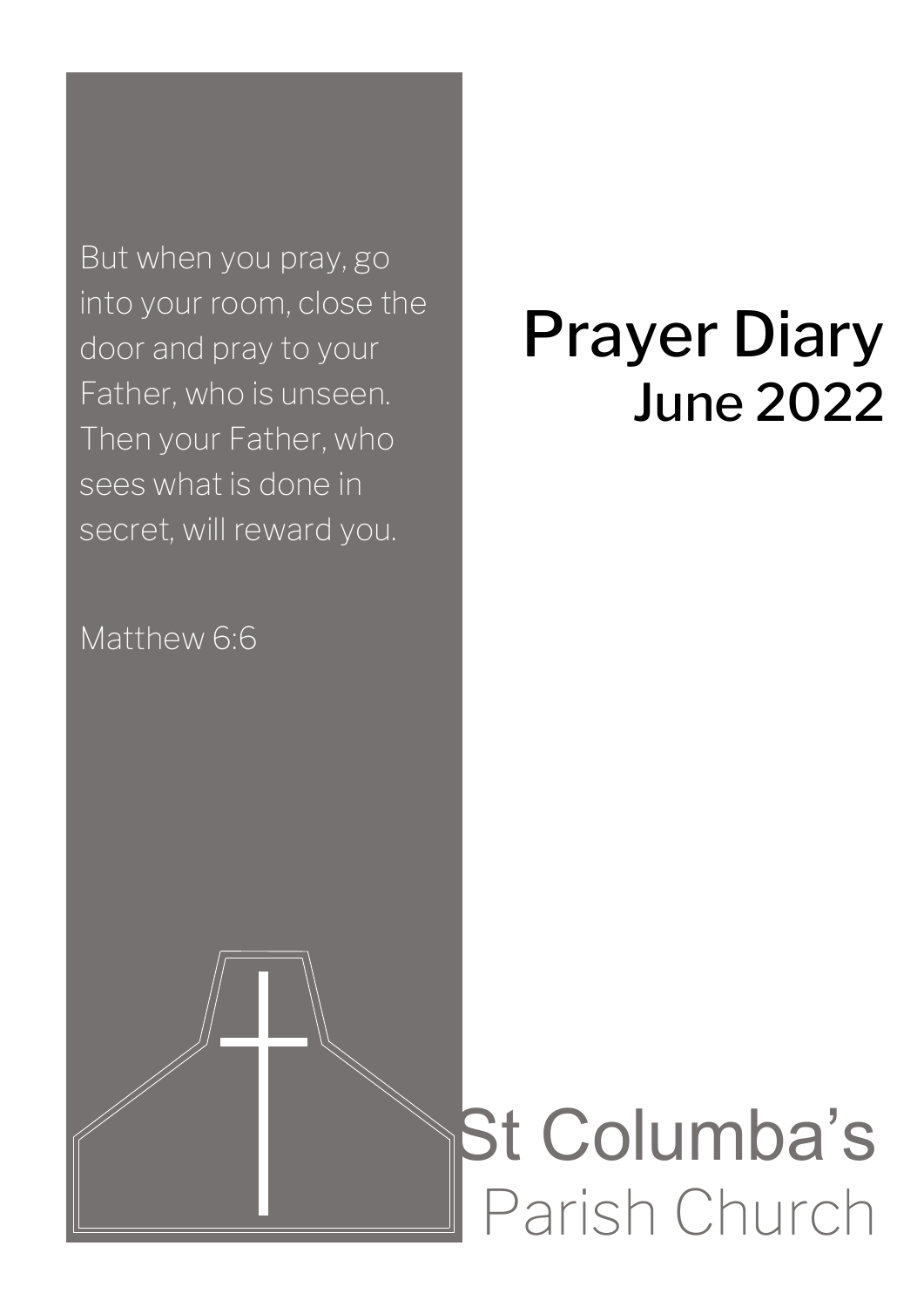#### Wednesday 1

Midweek Fellowship: Pray for the Midweek Service and for those who attend that the worship time and sharing around God's Word may be a delight to the Lord and to each other. Pray for Philip as he conducts the Midweek Service that the Lord will bless the preparation for the preaching of His Word. As the Midweek Service stops for the summer on the 22nd June pray for the fellowship of those who regularly attend this meeting that they may know the ongoing encouragement and support to and for each other through the summer days.

# Thursday 2

Ukraine: Continue to pray urgently for the situation in Ukraine. Pray for all people affected by the violence and destruction- pray for compassion and support for all; for refugees that they might find a safe place to stay; for provision of essential supplies; for healing for people who are wounded/experienced trauma; comfort for those grieving. Remember those in positions of leadership that leaders on both sides will balance responding to the injustice of the invasion with a firm desire to seek ways to find a just solution and restore global peace and security. Pray that God's power will be revealed through His Church in this situation, bringing a message of love

and hope in the darkness. Pray that there will be an end to the horror soon and that peace may be restored quickly.

# Friday 3

Queen's Platinum Jubilee: Give thanks for the 70 years of selfless service, dignity and faithfulness of Her Majesty, The Queen as expressions of her sincere Christian faith which serves as a witness to the Nation. Pray for her in her current weakness of mobility and her inability to attend functions and celebrations as she would have hoped. Pray that her family may be a support and encouragement to her in these days and learn from her personal Christian faith and example as her hope and stay. Pray that the sharing of the Queen's Jubilee Refreshments on Sunday may be a joyous time of celebration together.

# Saturday 4

Bethany Christian Trust: Give thanks for the service of volunteers who play such an important role in the work of BCT. Pray for further volunteers to offer their time and talents to further the work of BCT where there are gaps and by making each experience a positive and fruitful one for everyone involved. Give thanks for the countless stories of deep compassion, new connections and lifechanging growth both for the volunteers themselves

and for the individuals who come alongside.

# Sunday 5

Church Worship: Pray for the Word of God as it is proclaimed today that it will be sharper than a twoedged sword as it is heard and pray that it will heard with thoughtfulness and fruitfulness, especially on this Pentecost Sunday. Pray for the Holy Spirit's empowerment in His people as He uses Philip mightily to His glory in leading as he expounds God's Word. As we share the Sacrament of the Lord's Supper today pray that our communion with the Lord will be a special blessing. Remember also the Evening Service with the expounding of the message of Job Trusting God in the Storm that it will speak to people's hearts and be a hope in their lives.

# Monday 6

Children and Families Worker: Give thanks for the very generous and encouraging response to the congregational appeal. Please pray for grant applications being written for submission and consideration. Pray that this Project will be favourably regarded by Grant Providers as applications are submitted. Give thanks for all the sterling work which has been done by the Team to progress this thus far and pray for its ongoing development.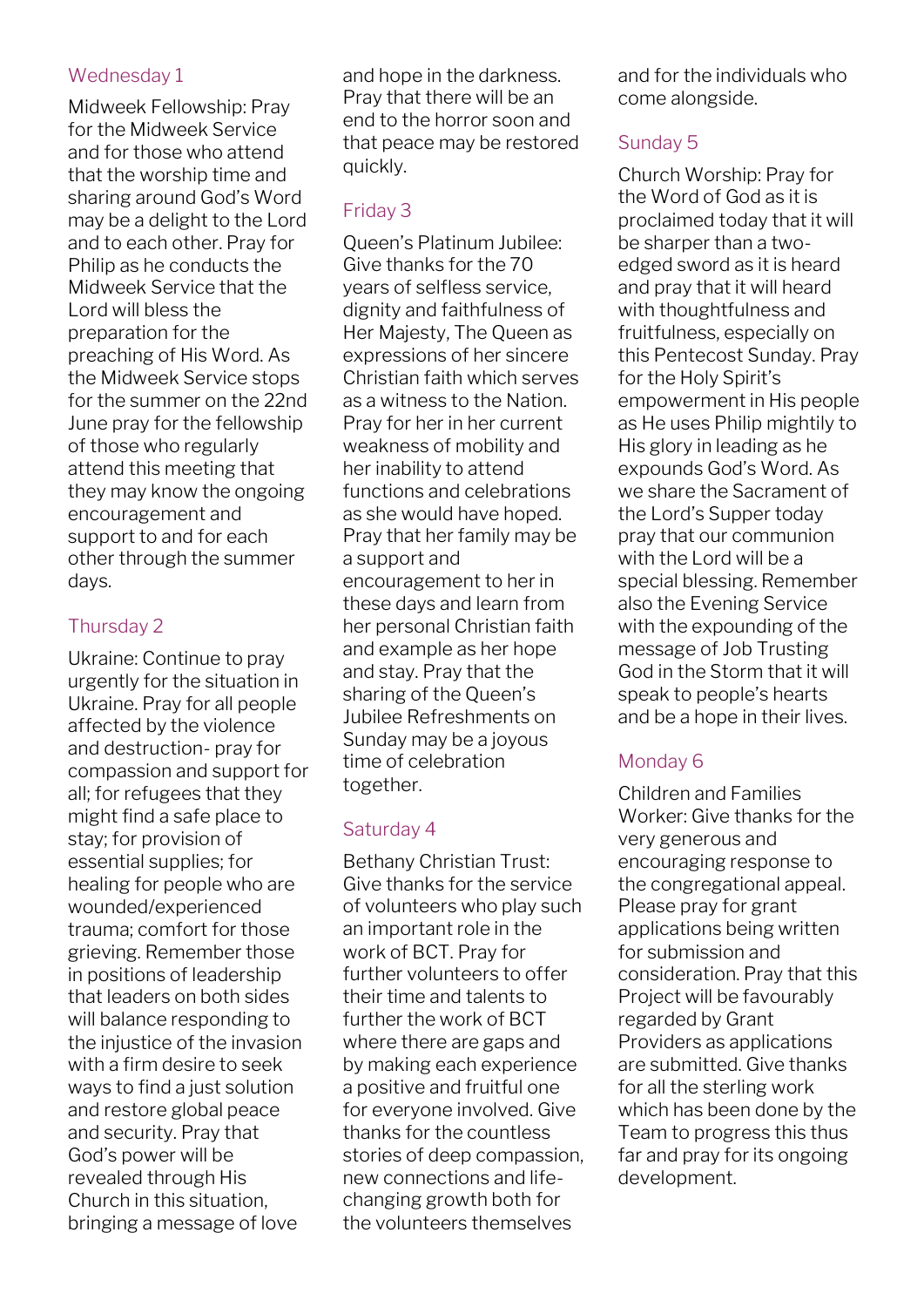# Tuesday 7

Mission Aviation Fellowship (MAF): Thank God for the MAF team in Liberia. The new aircraft hangar, offices and stores are finally finished, thanks to their tireless teamwork. Pray that these new facilities will transform MAF's work in western Africa and serve more people more effectively. Also continue to remember Jo Crotty in Papua New Guinea (PNG) as her contract with MAF comes to an end. Remember Jo prayerfully in her love for PNG and as she spends some time with her family before seeking to return to PNG working with Wycliffe UK/SIL PNG and its translators to assist with the Scripture Use Programme for PNG. Remember Jo as she attends Moorlands Bible College in Dorset for some extra training and fulfils the logistics and necessary paperwork to make this change.

# Wednesday 8

Friendship Club and Following Jesus Group: Give thanks for the recent opportunity that was taken up to attend the annual Prospects Across Scotland weekend at Tulliallan to gather and praise with members of other groups and for the encouragement given and received through interaction. Pray for the Friendship Club this evening as it is due to enjoy a trip on the Canal with the Seagull Trust. Pray that the

the possible Open Evening may draw much interest and enjoyment and help further the desire to help and support both groups.

# Thursday 9

The Bereaved: Remember those who have lost loved ones, especially those in recent days and personally known to us. Remember those who have suffered through sudden trauma or chronic illness. Such loss is devastating for anyone who lost a loved one close to them and grieving can be painful and difficult. Pray that the Lord in His compassion will be close to them especially through dark and difficult days and that those surrounding them may be a quiet and sensitive support.

# Friday 10

Little Fishes: Continue to pray for the flourishing of Little Fishes as it seeks to draw close to young children and their carers. Pray for an increasing interest amongst those who attend and for them to spread the word and attract others as weekly numbers fluctuate. Give thanks for the leaders who are involved week by week and pray for winsomeness amongst them as they engage with the children and their carers. Pray for a welcoming and kind environment for the families and for safety, especially at coffee time, in social engagement. Pray for thoughtfulness and

discernment amongst the leaders as they seek to see how best to take the Group forward as the summer break approaches with Fri. 17th June as the last meeting this session. Remember Busy Bees at Hillhead as they meet on a Wednesday morning and give thanks for an encouraging start for this recently-started Group. As it stops for the summer on 22nd June pray for the interest to continue till it restarts after the summer.

# Saturday 11

Those who are Unwell or in Hospital: Remember those who are unwell, awaiting investigation, diagnosis, surgery/treatment especially in the current demand upon the Health Service. Pray that they may receive their required care as promptly as possible. Continue to remember and give thanks for all Healthcare staff, especially our local GPs and Surgery staff and wider healthcare workers, amid great pressures to respond to increasing demands upon them for their help and care.

# Sunday 12

Service of Union: Pray for the praise of God in His Church that He might delight in the worship offered in His House and the congregation of His people. Remember the Service of Union today of St Columba's Hillhead at St Columba's as the congregation formally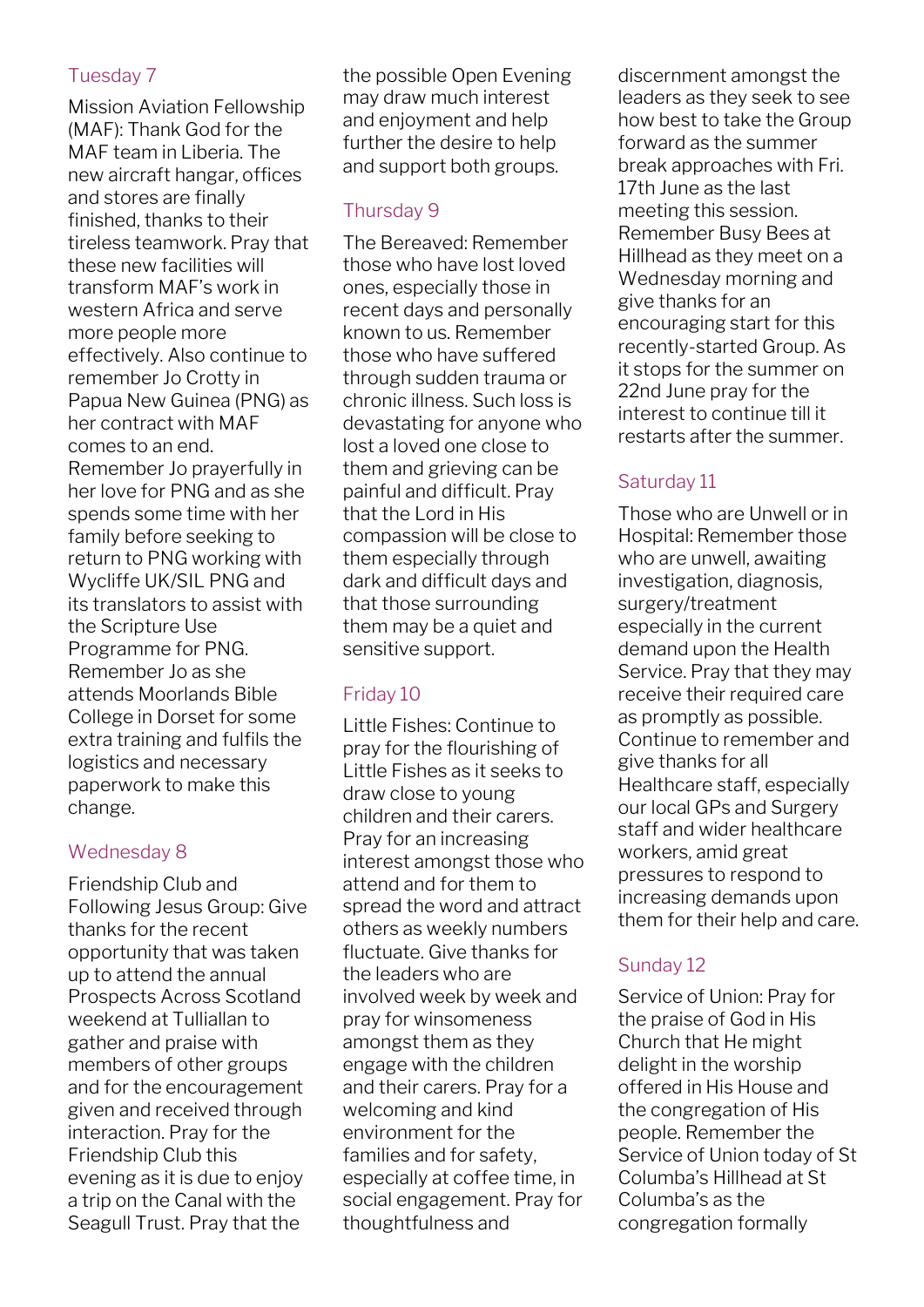unites with Hillhead. Give thanks for the Presbytery's recent approval of the union of the congregations and pray that the congregations might work together in a spirit of unity and fellowship to the glory of God.

# Monday 13

Tearfund: In the last 2 years, the Lebanese pound lost around 90 per cent of its value- propelling three quarters of the population into poverty. It has made essentials, such as bread, unaffordable for many families. Hunger levels across the country are rising rapidly. The general atmosphere in Lebanon is one of deep frustration and anger" says Clare Tiffin, who leads Tearfund's work in Lebanon. Tearfund is committed to ending hunger here and is working with communities to foster unity and heal divisions that have sprung up. Pray that new, inspired politicians and parties will be committed to working towards a future for all the diverse people of Lebanon. Ask God for hope to be inspired and that living conditions will improve for people living in poverty. Pray that a financial plan will be put in place to help ease the economic crisis so that people are able to access their money in the banks again.

# Tuesday 14

Those with Mental Health Issues: The last 2 years have been difficult for many in loss of social support and encouragement. Pray for those who are suffering mental health issues, especially children and young people who have suffered much during the last two years through loss of social interaction. Remember those who seek to provide caring support. Remember their families who experience pain watching loved ones suffer and often feel helpless and isolated too. Pray for those in the NHS and those in the wider Caring Agencies who are under great pressure from increased demand for their services through increased waiting times. Pray especially for those known to us who are experiencing difficult times in these days.

# Wednesday 15

The Lodging House Mission (LHM): The LHM provides dignity, love and respect to those who come through its doors- regardless of their faith. Over the years, the chaplaincy at LHM has provided an invaluable tool in helping people turn their lives around. For many it is an important part of the empowerment process. The work of the chaplain includes listening, caring, leading the Church Service on Tues. afternoons and Prayers on a Wed. and Thurs. morning. Pray for the Chaplain, Claire Herbert, in this significant role that she may be blessed with discernment and compassion as she uses her

considerable skills to be involved in the day to day personal problems of those she engages with in her work at LHM.

# Thursday 16

The Leprosy Mission (TLM): Give thanks for TLM's three key research programmes which are based in Bangladesh, India and Nepal with an emerging research programme in Nigeria and for the their two research laboratories to further improving care for leprosy reactions and neuritis and the impact of leprosy on persons affected by leprosy. Pray that they will find easy-to-use, affordable diagnostic tests for use by community health workers. Pray also for the development and testing of new drugs for leprosy and its complications with fewer side effects for the treatment of reaction. In Sept. 2022 the International Leprosy Congress will take place in India. By God's grace TLM's researchers will be there to present their studies- pray for them as they prepare papers and posters. Thank God for the grant-giving organisations that support TLM's research and ask God that more funds will be forthcoming to support TLM's researchers to continue the vital work they do.

# Friday 17

The Housebound: Remember and pray for the housebound who are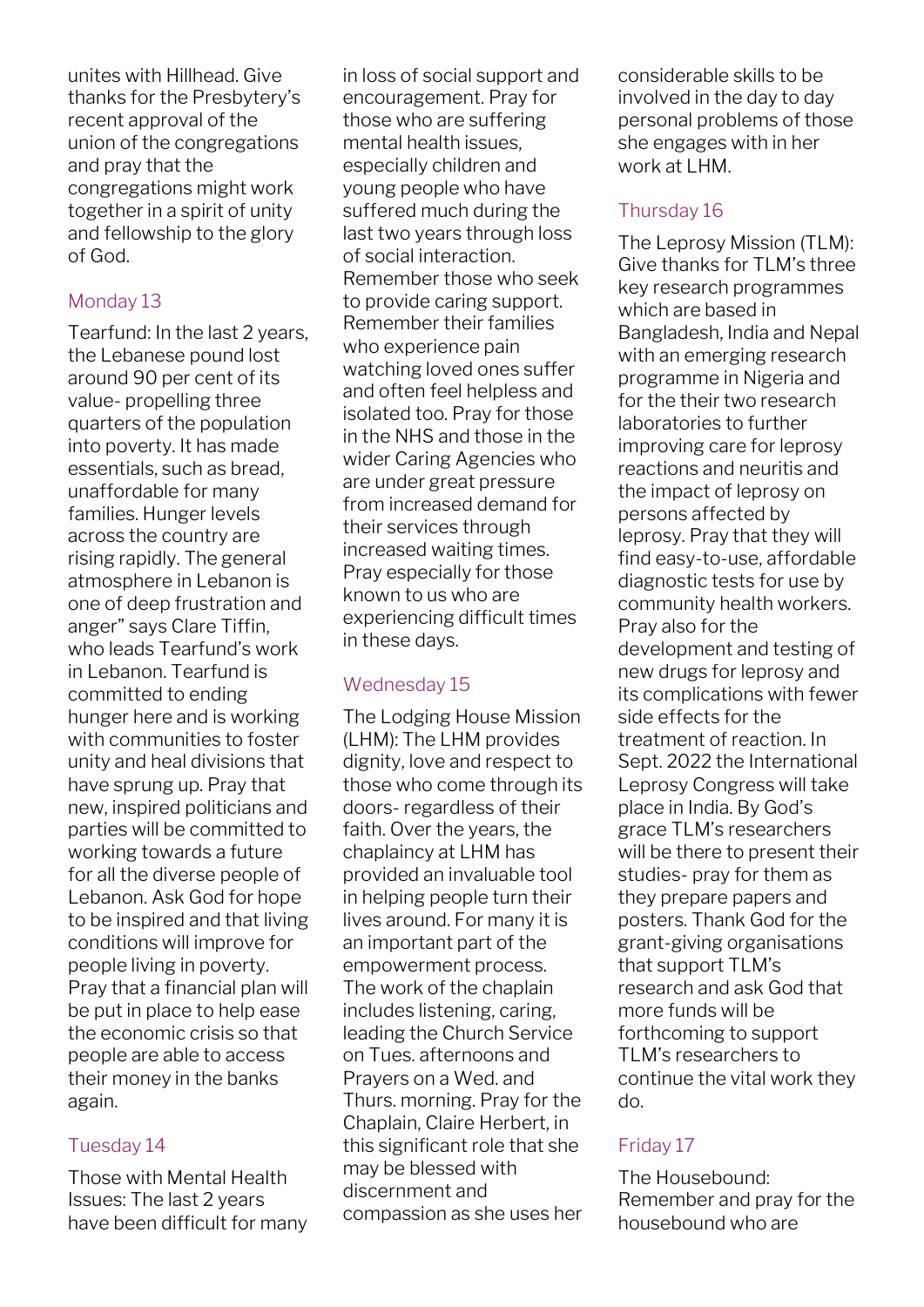unable to leave their homes for one reason or another. Pray that they may not feel isolated but have people to call upon them intermittently to ease their isolation which exacerbates anxiety and loneliness. Pray that the longer summer days of daylight may be an encouragement and may they know the peace of Christ in their hearts to know that they are not alone.

#### Saturday 18

The Bible Society, Malawi: Sunday Schools in Malawi are often bursting at the seams, but hugely under resourced. It is not uncommon for one hundred children to share one Bible. The Bible Society of Malawi works with Church leaders to resource children's ministry. Through their provision children no longer need to share, and each child can receive their own copy of a Children's Bible. The project aims are to distribute free Bibles to encourage children to develop an interest in the Word of God while they are still young. Please pray that children will not be limited by being unable to access the Bible. Give thanks for children who get their own copy of a Children's Bible. Pray that they will come to know the love of Jesus in their lives.

# Sunday 19

Sunday Club and Bible Class: Give thanks for the regular participation of our young people in Sunday worship and the life of the congregation. Especially be thankful for the commitment of the leaders who faithfully seek to share the Gospel by teaching the young people the Christian message of discipleship today and for the significant contribution of Karen Wallace as a leader in Sunday Club over the last years who is now standing down. May she know God's blessing now and in the days ahead. Pray that our young people may grow in faith and wisdom as they learn more of the Lord's desire to know them more as Saviour and Friend. Pray for some further helpers to share in the leading of these groups to assist the leaders in their commitment to working with the young folks. Remember Praise in the Park at Peel Park tonight at 7pm organised by ACTS, Churches Together in Lenzie & Kirkintilloch as an opportunity to witness to the Lord in the community.

# Monday 20

Home for Good: Thank God for the 50.000 churches around the UK and what these church families are doing to love, serve and support their community. Pray that more individuals, couples and families from church communities in the UK offer to open their hearts and homes to children and young people through fostering, adoption or supported lodgings for teenagers. Pray that

families who foster, adopt or provide supported lodgings will be welcomed, cared for and supported well by their local church. Remember children and young people that they will know they are loved and cared for, and that they belong and are valued by the church family they are a part of.

# Tuesday 21

Christians Against Poverty (CAP): Pray for the local CAP Group which exists as a national debt counselling charity that works through local churches to relieve poverty and help people out of debt especially in these current financiallychallenging days. Pray for those who offer free debt counselling to people living in our area. Pray that people will seek their help early to prevent further debt increasing and receive practical and emotional support to show people there is always hope. Pray also for the local foodbank, that in the current economic climate those who need and seek assistance with food provision may be welcomed and provided for and hearts open to give gladly to provide food items. Remember those who willingly serve as volunteers to provide this service that they will be safe and secure.

# Wednesday 22

Church/Grounds Maintenance: Give thanks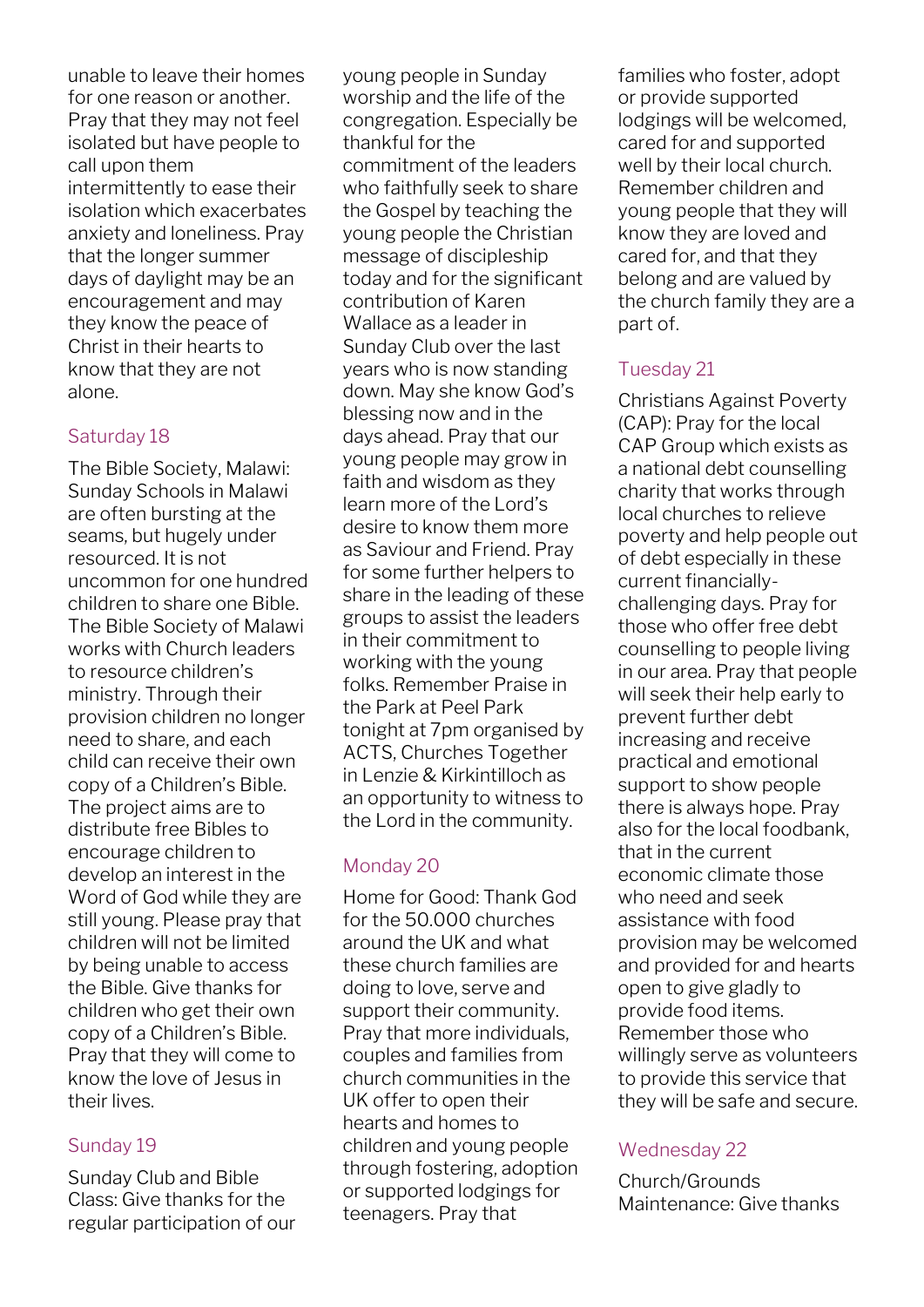for those who keep work to keep the grounds in such good order by regular attention and diligent service. Pray that more helpers will volunteers to participate in this essential work of maintenance. Also remember and give thanks for those who similarly and faithfully labour to keep the fabric of the church building and halls in good order.

# Thursday 23

Prison Fellowship, Scotland: Pray for the work of Prison Fellowship in Scotland who work with all 15 of Scotland's prisons and where no one is beyond hope. Pray for good relationships with Prison Staff/ Chaplaincy Staff and for meaningful relationships with prisoners, participating in weekly

conversational/bible study groups and for support for families and children affected by imprisonment. Give thanks for volunteers from churches in Scotland who help to make the Good News available to those in Scottish prisons.

# Friday 24

Scripture Union: Give thanks for the impact that Christian community can have in a child or young person. Pray that God's love, joy and peace overflows from volunteers to young people at all SU groups and events. Give thanks for the young people who have signed up for COmMISSION and are keen to serve as trainee leaders.

Pray that God equips them and blesses many others through them. As the Summer Camp/Missions period gets under way pray for the filling of practical roles like cooks and minibus drivers. Pray for confidence for chief cooks, many of whom haven't cooked for large groups for 2 years now. Ask the Lord to bind all the teams in love and peace so that the Gospel is witnessed in love and action. Remember Jackie Ringan in her significant role as Director of Development and Holidays. Also remember the Summer Café at St Columba's this morning for the congregation and parish as an opportunity to meet and share together.

# Saturday 25

Lammermoor Gardens: Continue to remember the residents and staff in Lammermoor Gardens. Pray that they will be enjoying greater opportunity of freedom from restrictions to see family and friends and to enjoy the summer and longer days of light. Give thanks for the Church's opportunity to meet with folks for a monthly service of worship and provide pastoral care.

# Sunday 26

The Church Worldwide: Give thanks for the Good News of the Gospel of Jesus Christ which will be proclaimed throughout the world today. Pray that the

Holy Spirit will empower Christians with boldness to speak for Jesus and remember Christian leaders and pastors who minister to their people that they may be wise and circumspect in their living for the Lord as they lead. Pray especially that the Lord's Kingdom may come on earth as it is heaven as Christians around the world join together to pray and worship today. Remember the Joint Songs of Praise with St Columba's Hillhead and Harestanes Baptist at 7pm this evening at Hillhead that the Lord's people will join together in joyful praise.

# Monday 27

The Suffering Church: Give thanks for those lands where Christians have the freedom to worship openly without fear of being arrested. Remember the significant work of Open Doors, Christian Solidarity Worldwide and The Barnabas Trust which tirelessly seek to support those who are persecuted and oppressed for their faith. Especially pray for two Christian women (Fariba & Mehri) in Iran-one of whom is recently married- who have begun two-year prison sentences for involvement in church activities. Pray 1) that they and all other Christian prisoners will be sustained by God's strength 2) that Iran's justice system will be stirred and provoked to overturn the sentences of more Christian prisoners